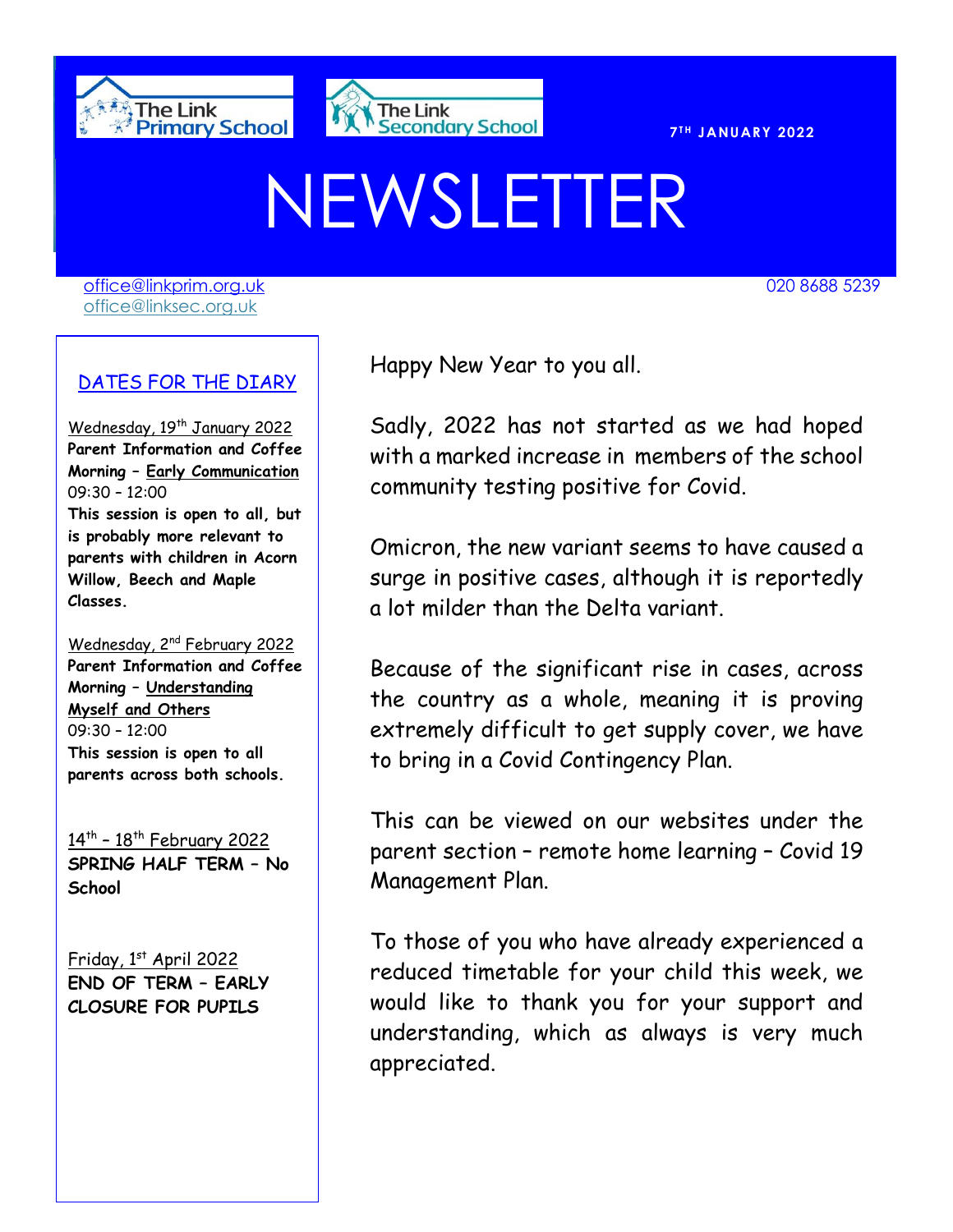# **WHY ARE OUR LINK PRIORITIES SO IMPORTANT?**

As parents, we all know what it is like to go through that emotional rollercoaster as we watch our children grow and develop. Sometimes our fears grow from our vivid imagination about the future. What will happen if my child can't communicate if they're in trouble, if they can't look after themselves or keep themselves safe from those that may want to harm them?

At the Link we bear this in mind from the moment children walk through the door all the way through to the time they leave us as young adults. Learning is not just about knowledge in the curriculum but about helping our children to grow abilities that will help them have a positive outlook in life. We encourage them to find the things that make life worthwhile and to know that they can find solutions to help them overcome their challenges.

Developing strong emotional intelligence is a key factor in anyone's long term success whatever their ability. It helps us to look at life in creative ways and helps us to tackle problems wisely. Some people carry this type of intelligence naturally where as

others have to work at it a little harder.

At the Link we are educating children for life. We will consider that we have done a good job if our young people leave school with the ability to have and maintain quality relationships and live and work successfully alongside others.

At the Primary and Secondary school, we have a set of Link Priorities, a series of statements that underpin our planning and delivery of the curriculum in a way that will constantly tackle these emotional intelligence factors. This is why when we report on progress in annual reviews or parent evenings, we make sure we talk about and identify areas for development in these key areas alongside the National Curriculum attainment.

As parents you can join us in supporting this journey for your child. Take a look at the Priority statements so that you are aware of the kind of things that your child needs to develop to get the best possible future. Then spend a few moments each week really observing your child in their everyday life activities. What are they thinking, feeling, understanding or misunderstanding in these areas? Is there an activity you can do together, a film you can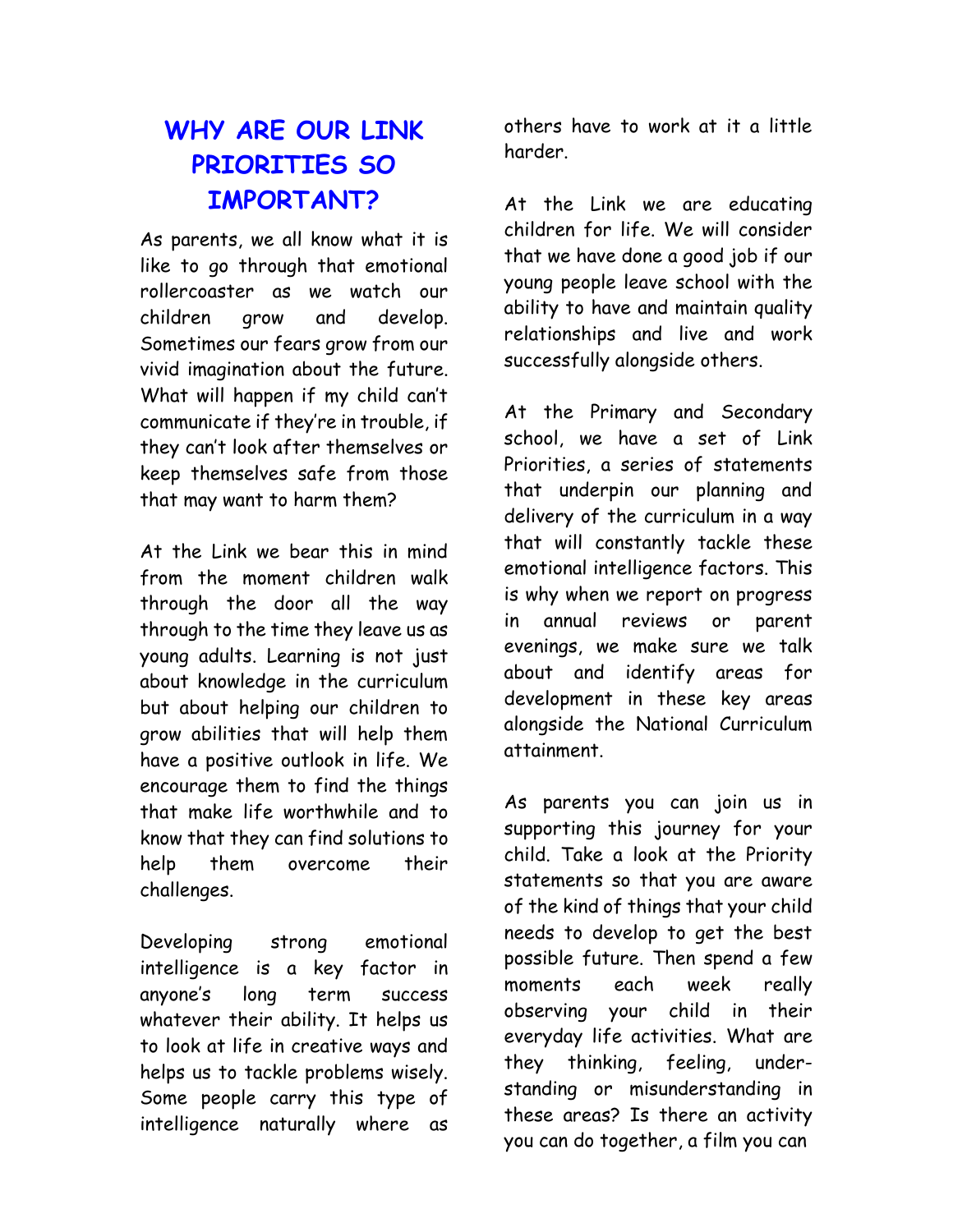#### **THE LINK SCHOOLS' NEWSLETTER PAGE 3**

watch, a conversation to have, a social story to write that will move your child forward a little step in the area they are having difficulty with. A little bit of drip feeding each week will go a long way and you will have the satisfaction of knowing that you have played such an important part in their success as they move towards independence.

You will find attached a copy of both schools' Link Priorities.

Here's a snapshot of the priorities in action, from our youngest to our oldest learners.



The youngest member of our school community



Primary Link Priority No. 4

#### Readiness to learn



Primary Link Priority No. 7 Communication - Social



Primary Link Priority No. 9 Community – Out and About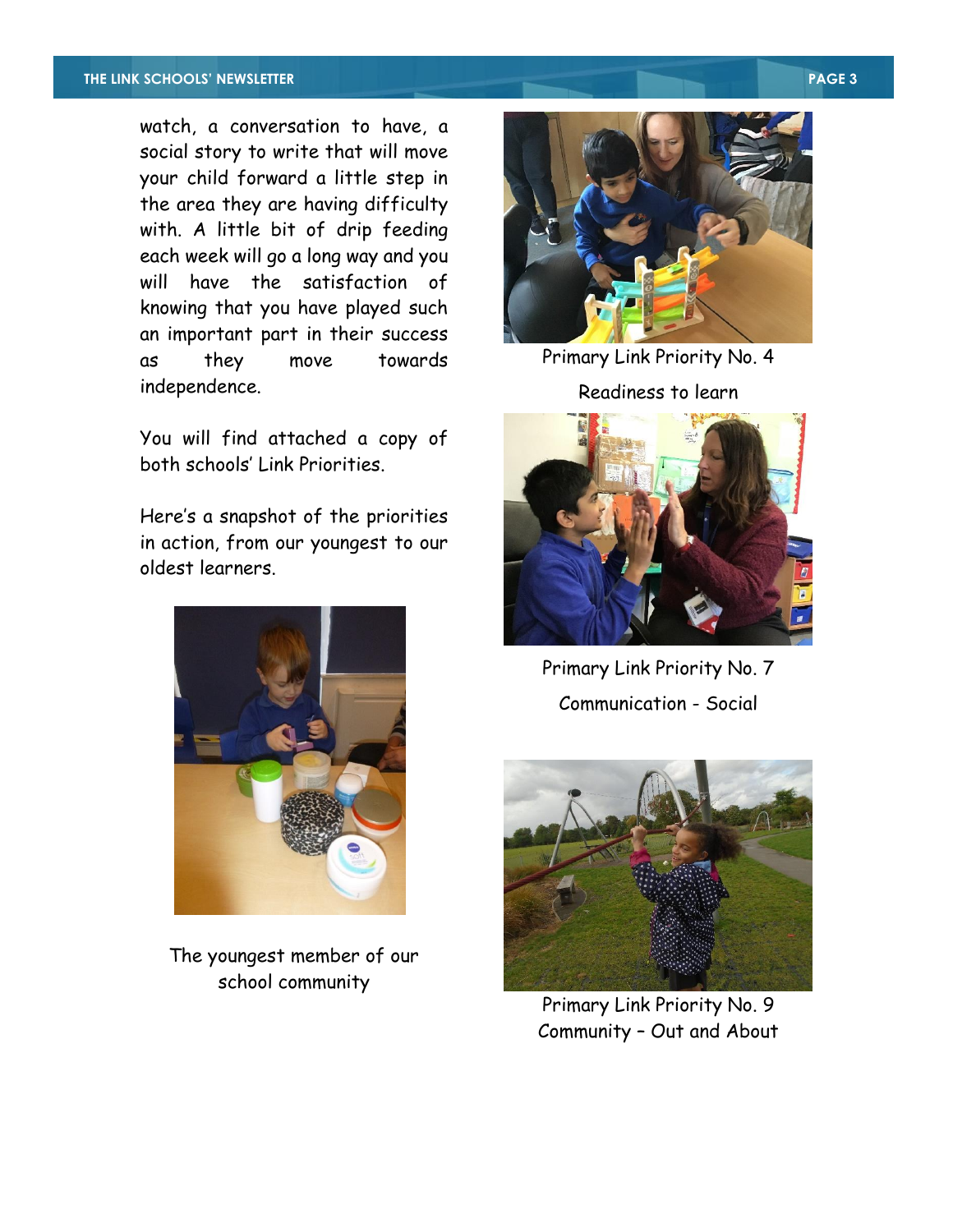

Secondary Link Priority No. 1 Forming Friendships



Secondary Link Priority No. 6 Functional Communication



Secondary Link Priority No. 10 Transfer and generalize skills into different environments



Secondary Link Priority No. 17 Participate in a range of social and leisure activities



Secondary Link Priority No. 13 Theory of Mind



Secondary Link Priority No. 19 Healthy Lifestyle